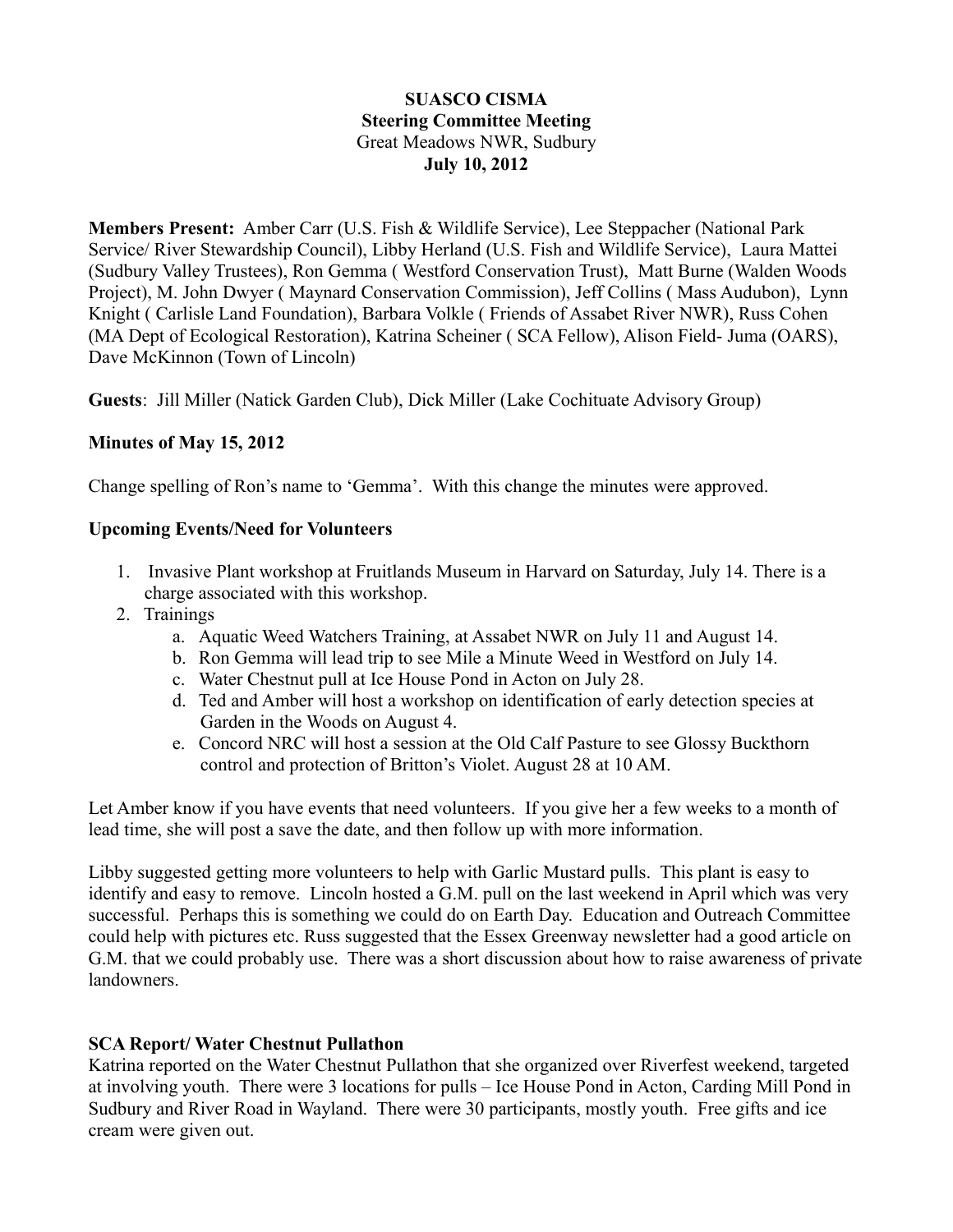Katrina has also been working on raising *Galerucella* Beetles and writing a protocol for others to follow in the future. She raised between 17K and 30K beetles, from an initial collection of 400 beetles. These were distributed to SVT, Marlboro, Lincoln and Sudbury. Members suggested that the protocol should contain time estimates. Libby hoped to have high schools take over this project, with the protocol, but the growing season is when school is out. This could possibly be an Eagle Scout project, or part of the NEWFS Certificate Program.

# **Define Membership**

The Admin Committee discussed the issue of new membership and pondered the questions of when the organization should grow and if it could become too big. Although they did not want to enforce any requirements, they do recommend an application form for new members which suggests that the new member attend a Steering Committee meeting and a subcommittee meeting in the first year of membership. The reason is that they want to ensure that new members understand what CISMA is and hope that new members will become active on committees. There is a sense that the organization needs new blood and a sharing of responsibility.

This discussion was initiated because of a request from the Natick Garden club to join CISMA. While the garden club is a nonprofit, their request suggested that perhaps landscapers or other for-profit organizations might want to join. Would that create some sort of imbalance that we do not want? Libby suggested that organizations do not have to be registered nonprofits to join, but for-profit organizations should not be eligible for funding.

Members asked Jill why the Garden Club wanted to be a member. Jill explained that her group is interested in the environment, and wants to find ways to be more involved in helping to control invasives. By serving on the CISMA she can get a better sense of how the organization works. She also suggested that garden clubs can help to reach private landowners.

Laura said that she did not support the requirement that an organization needed to come to a steering committee or subcommittee meeting. She felt that if we were inclusive and had open membership to those interested, that we were spreading our message. There will always be those that are more involved, but also those that only attend our full membership meeting. They will still have the opportunity to learn and that serves our overall goals.

Suggestions for changes to the application form include:

- 1. Edit the application form to 'strongly encourage' attendance at meetings so the new member can introduce themselves to other members and vice versa.
- 2. Insert check boxes to identify themselves as town, state, federal, land trust, other
- 3. Ask 'how do you expect to be involved as a member'.

The Admin Subcommittee will make these changes and bring back to the Steering Committee. Laura moved, Lee seconded the approval of the application for membership from the Natick Garden Club. Motion passed unanimously.

# **Full Membership Meetings**

The fall meeting will be held on November  $13<sup>th</sup>$  from 3-5 pm. Location is not yet determined. Any suggestions would be welcome. It will include project presentations, round robin from all present and discussion of annual priority actions (APAs).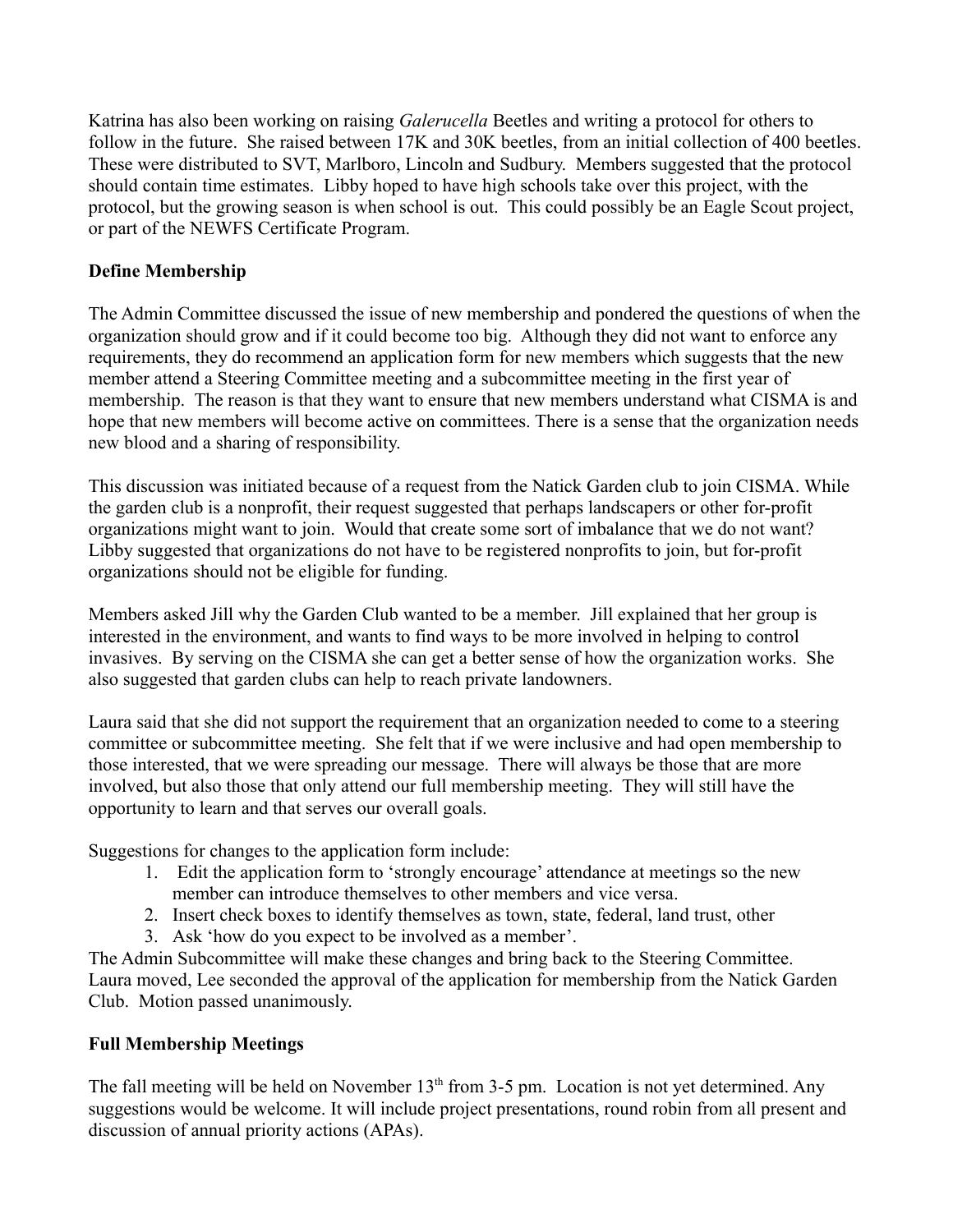The spring meeting will have a guest speaker and will focus on Early Detection Database maps. This is a national effort and MA will likely adopt and use these maps. UMASS is working on this effort. CISMA plans to use EDD maps on their website and hopes to be able to give a demonstration at this meeting.

# **Water Shamrock**

Water Shamrock is found in Heard Pond, and elsewhere in Sudbury. It is not a new infestation, but there is an effort to increase awareness. How should this be done? Should this be on the Early Detection/Rapid Response list? It spreads through rhizomes, so it is difficult to hand pull.

# **OARS Water Chestnut Mapping Project**

Alison said that OARS is mapping Water Chestnut in the Assabet River as a basis to strategically plan how to remove them. They are using mobile mappers and setting up grids to determine percentage of cover. They are then organizing a number of volunteer pulling events in July. There have been 8 volunteers working on the project. The mapping effort may be a prototype for the work that will be asked of the CISMA as part of the Nyanza Natural Resource Damages plan.

# **RSC Grant Update**

Decisions for small grants were announced at the last Steering Committee meeting. Funds have been distributed to 3 of the 5 projects – funds are being held until they are need by others.

### **National Fish and Wildlife Foundation Grant Update**

Jeff reported that \$70K was awarded to the project and it is to be completed in 18 months. We have requested 80%, \$56K to support efforts at sites in Carlisle (Carlisle Conservation Foundation, USFWS), Sudbury, Wayland and Marlborough (SVT, USFWS), Concord (Walden Woods Project). Some funds are also being used to support Amber's efforts to coordinate the project.

Amber is working with Chuck Walla, a student in the NEWFS Certificate Program to document the project with photos. Katrina will be designing signs to be placed at the sites explaining the projects and impacts of invasive species more generally.

Lynn reported that the Carlisle Conservation Commission has contributed an additional \$10K (that can be used as match) to do additional plant removal at the site. Jeff suggested that we should check with other towns to see if there are any other match opportunities.

### **Nyanza Update**

Libby reported that the Nyanza Restoration Plan is to receive final approval in the next few weeks. The Admin Committee should consider how CISMA will manage the money and the projects that will come under their purview.